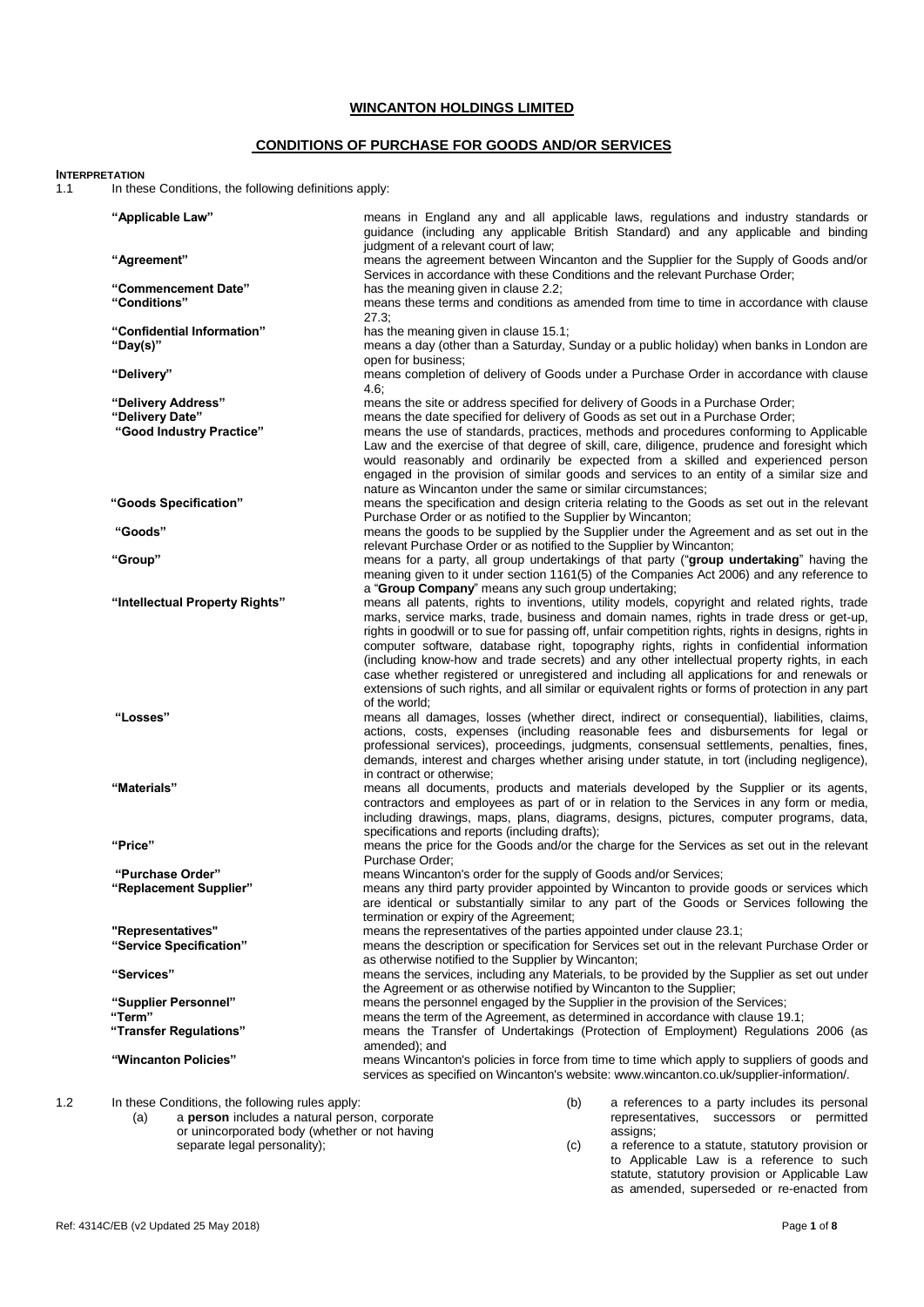time to time. A reference to a statute, statutory provision or to Applicable Law includes any subordinate legislation made under that statute, statutory provision or Applicable Law, as amended, superseded or re-enacted from time to time;

- (d) any phrase introduced by the terms **including**, **include**, **in particular** or any similar expression shall be construed as illustrative and shall not limit the sense of the words preceding those terms;
- (e) a reference to **writing** or **written** includes faxes and e-mails; and
- (f) references to **clauses** are to the clauses these Conditions. Clause headings shall not affect the interpretation of these Conditions.

### **2. ORDERS**

- The Purchase Order constitutes an offer by Wincanton to purchase Goods and/or Services from the Supplier in accordance with these Conditions.
- 2.2 The Purchase Order shall be deemed to be accepted on the earlier of:
	- (a) the Supplier issuing written acceptance of the Purchase Order; or
	- (b) any act by the Supplier consistent with fulfilling the Purchase Order.

at which point and on which date the Agreement shall come into existence (Commencement Date).

- 2.3 Wincanton may at any time prior to despatch of the Goods and/or delivery of the Services amend or cancel a Purchase Order by written notice to the Supplier. If Wincanton amends or cancels a Purchase Order, its liability to the Supplier shall be limited to payment to the Supplier of all costs reasonably incurred (and agreed by Wincanton in writing) by the Supplier in fulfilling the Purchase Order up until the date of receipt of the notice of amendment or cancellation, except that where the amendment or cancellation results from the Supplier's failure to comply with its obligations under these Conditions Wincanton shall have no liability to the Supplier in respect of it.
- 2.4 The parties acknowledge and agree that Wincanton remains free during the Term to engage third party suppliers of goods and/or services similar or identical to the Goods and/or Services.
- 2.5 The relationship of the Supplier to Wincanton shall be that of independent contractor and nothing contained in the Agreement shall create a relationship of employer and employee, principal and agent or partnership between Wincanton and the Supplier
- 2.6 These Conditions shall apply to the Agreement to the exclusion of any other terms that the Supplier seeks to impose or incorporate, or which are implied by trade, custom, practice or course of dealing.

# **3. SUPPLY OF GOODS**<br>3.1 **The Supplier warra**

- <span id="page-1-2"></span>The Supplier warrants that the Goods shall:<br>(a) correspond with their descrip
	- correspond with their description and any applicable Goods Specification;
	- (b) be of satisfactory quality (within the meaning of the Sale of Goods Act 1979) and fit for any purpose held out by the Supplier or made known to the Supplier by Wincanton, expressly or by implication, and in this respect Wincanton relies on the Supplier's skill and judgment;
	- (c) where applicable, be free from defects in design, materials and workmanship; and
	- (d) be manufactured, labelled, packaged, stored, handled and delivered in accordance with:
		-
		- (i) all Applicable Law;<br>(ii) Good Industry Prac Good Industry Practice;
		- (iii) Wincanton's Policies; and
		- (iv) Wincanton's instructions from time to time.
- 3.2 The Supplier shall assign to Wincanton any assignable manufacturer's warranty or other guarantee applicable to the Goods or any of them to the extent permitted. If the Supplier becomes insolvent, any such warranties and

guarantees shall be deemed to have been assigned immediately prior to the onset of insolvency.

- 3.3 The Supplier shall ensure that at all times it has and maintains all the licences, permissions, authorisations, consents and permits that it needs to carry out its obligations under the Agreement in respect of the Goods.
- <span id="page-1-1"></span>3.4 If the Goods include electrical and electronic equipment, the Supplier warrants that it or the producer of such equipment is a member of a scheme in accordance with the Waste Electrical and Electronic Equipment Regulations 2013 ("**WeeeR**") and undertakes promptly to provide Wincanton with the applicable producer registration number under such scheme. In this clause [3.4](#page-1-1) "**electrical and electronic equipment**", "**producer**" and "**scheme**" have the meanings given to them in WeeeR.
- 3.5 Wincanton shall have the right to enter the Supplier's premises to inspect and test the Goods at any time before delivery.
- 3.6 If following such inspection or testing Wincanton considers that the Goods do not conform or are unlikely to comply with the Supplier's warranties in clause [3.1,](#page-1-2) Wincanton shall inform the Supplier and the Supplier shall immediately take such remedial action as is necessary to ensure compliance. Wincanton shall have the right to reconduct inspections and tests after the Supplier has carried out its remedial actions.
- 3.7 Notwithstanding any such inspection or testing, the Supplier shall remain fully responsible for the Goods and any such inspection or testing shall not reduce or otherwise affect the Supplier's obligations under the Agreement.

## **4. DELIVERY OF GOODS**<br>**4.1** The Supplier shall er

- <span id="page-1-3"></span>The Supplier shall ensure that:
	- $(a)$  the Goods are properly packed and secured in such manner as to enable them to reach their destination in good condition;
	- (b) each delivery of the Goods is accompanied by a delivery note which shows the date of the Purchase Order, the Purchase Order number (if any), the type and quantity of the Goods (including the code number of the Goods<br>(where applicable)) special storage applicable)), special storage instructions (if any) and, if the Goods are being delivered by instalments, the outstanding balance of Goods remaining to be delivered;
	- (c) it provides all and any information in relation to the Goods which shall be required by Applicable Law and all containers, packages and documents relating to the Goods shall be prominently marked with appropriate international danger symbols and the name of the Goods in English; and
	- (d) it observes all UK and international agreements relating to the packaging, labelling and carriage of hazardous goods.
- 4.2 If the Supplier requires, Wincanton shall return any packaging material for the Goods to the Supplier, provided that fact is clearly stated on the delivery note. Any such packaging material shall only be returned to the Supplier at the cost of the Supplier.
- 4.3 The Supplier shall supply Wincanton with the Goods in such quantities and in such a manner as is specified in a Purchase Order.
- 4.4 The Goods shall be delivered to the Delivery Address at the Supplier's cost and expense, on the Delivery Date between the hours of 9.00am to 5.00pm or as otherwise agreed between the parties in writing. The time for delivery of the Goods is of the essence.
- 4.5 Failure to provide the information specified under clause [4.1\(b\)](#page-1-3) will result in non-acceptance of delivery or nonpayment of invoice until such information is provided.
- <span id="page-1-0"></span>4.6 Delivery of the Goods shall be deemed completed on the completion of unloading of the Goods at the Delivery Address.
- 4.7 The Supplier shall not deliver the Goods in instalments without Wincanton's prior written consent. Where it is agreed that the Goods are delivered by instalments, they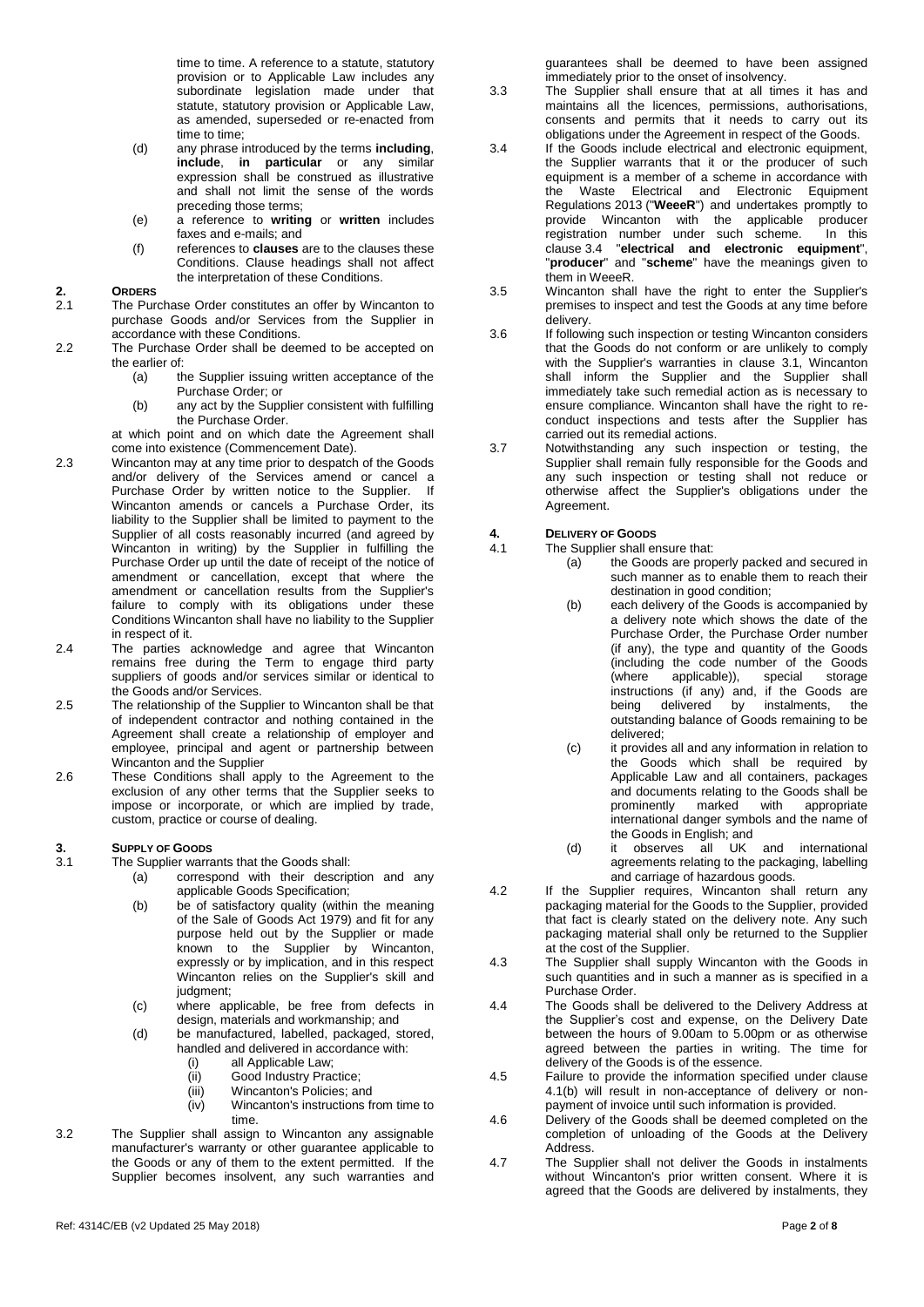may be invoiced and paid for separately. However, failure by the Supplier to deliver any one instalment on time or at all or any defect in an instalment shall entitle Wincanton to the remedies set out in claus[e 8.1.](#page-2-0)

- <span id="page-2-1"></span>4.8 The risk in the Goods shall pass to Wincanton on Delivery.<br>4.9 Title to each of the Goods shall pass to Wincanton on the Title to each of the Goods shall pass to Wincanton on the earlier of:<br>(a)
	- (a) Wincanton's payment for such Goods; and<br>(b) Delivery. Delivery.

Nothing in this clause [4.9](#page-2-1) shall prevent Wincanton from using or selling the Goods prior to title passing.

- 4.10 The Supplier warrants that, on the date of Delivery, the Supplier shall have the full and unrestricted right to sell the Goods to Wincanton.
- 4.11 Wincanton shall not be deemed to have accepted any Goods until it has had a reasonable time to inspect them following Delivery and has receipted the Goods on the Wincanton Oracle system, or, in the case of a latent defect in the Goods, until a reasonable time after the latent defect has become apparent.

## **5. SUPPLY OF SERVICES**<br>5.1 **In providing the Se**

- In providing the Services, the Supplier warrants that it  $shall:$ 
	- perform the Services with all reasonable care, skill and diligence in accordance with Good Industry Practice and the Service Levels; only use Supplier Personnel who are suitably skilled and experienced to perform tasks assigned to them, and in sufficient number to ensure that the Supplier's obligations are fulfilled in accordance with the Agreement;
	- (b) meet any performance dates for the Services specified in a Purchase Order or notified to the Supplier by Wincanton;
	- (c) ensure that the Services and Materials<br>
	conform with all descriptions and with all descriptions and specifications set out in the Service Specification;
	- (d) provide all equipment, tools, machinery and vehicles and such other items as are required to provide the Services;
	- (e) use the best quality goods, materials, standards and techniques, and ensure that the Materials, and all goods and materials supplied and used in the Services or transferred to Wincanton, will be free from defects in workmanship, installation and design and that the Materials are of satisfactory quality (within the meaning of the Supply of Goods and Services Act 1982) and fit for any purpose expressly or impliedly made known to the Supplier by Wincanton;
	- (f) co-operate with Wincanton in all matters relating to the Services, and comply with all instructions of Wincanton;
	- (g) obtain and at all times maintain all necessary licences and consents, and comply with all Applicable Law;
	- (h) comply with the Wincanton Policies and observe all health and safety rules and<br>regulations and any other security regulations requirements that apply at any of Wincanton's premises; and
	- (i) not do or omit to do anything which may cause Wincanton to lose any licence, authority, consent or permission upon which it relies for the purposes of conducting its business, and the Supplier acknowledges that Wincanton may rely or act on the Services.

### **6. INSTALLATION, TESTING AND ACCEPTANCE**

- In the event that the Supplier installs the Goods as part of the Services, then the provisions of this clause 6 and clause 7 shall apply.
- 6.2 Where the Goods are replacing existing products which are the same or have a similar function to the Goods (the "**Existing Products**") the Supplier shall be responsible for:
- (a) removing all Existing Products at the Delivery Address (as directed by Wincanton) before commencing the installation of the Goods; and
- (b) unless agreed otherwise between the parties, disposing of the Existing Products in accordance with all Applicable Law.
- 6.3 In removing the Existing Products under clause 6.2(a), the Supplier shall be responsible for making good all damage caused to Wincanton's premises by the removal of the Existing Products.
- 6.4 The Supplier shall install the Goods so as to ensure that the Goods comply with clause [3.1](#page-1-2) and in accordance with all relevant Materials.
- 6.5 The Supplier shall carry out all relevant tests to ensure that the Goods function to the Goods Specification and shall, without prejudice to Wincanton's remedies under clause 8, fix all defects as part of the Services, at no additional cost to Wincanton.
- 6.6 Once Wincanton is satisfied that the Goods have passed all tests and that they function to the Goods Specification, Wincanton shall "receipt" the Goods on the Wincanton Oracle system and accordingly the Goods shall be deemed accepted by Wincanton ("**Accepted**").

## <span id="page-2-2"></span>**7. MAINTENANCE OF THE GOODS**<br>**7.1** Once the Goods have been

- Once the Goods have been Accepted in accordance with clause 6.6 the Supplier shall, for the period set out in the associated Services Specification or where no such period is specified, a period of three (3) years from the date on which the Goods are Accepted (the "**Maintenance**  Period"), continue to remedy all defects in the Goods and/or any component part in accordance with this clause 7.
- 7.2 If during the Maintenance Period Wincanton finds a defect in the Goods or any component part comprising the Goods, Wincanton shall, as soon as reasonably practicable, give to the Supplier notice in writing of the alleged defects and so far as may be necessary place the Goods at the Supplier's The Supplier shall as soon as reasonably practicable make good the defects so specified, subject to Wincanton affording the Supplier the necessary access and, where appropriate, permitting any defective materials or component parts to be removed. The Supplier shall, if so required by Wincanton, submit its proposals for making good any defect to Wincanton for its approval.
- 7.3 The Supplier shall bear its own cost of making good any defects under this clause 7, including all costs for, materials, machinery, tools, parts and labour.
- 7.4 Wincanton may require the Supplier to repeat any appropriate tests or checks following the making good of any defect for the purpose of establishing that the defect has indeed been made good and that the Goods now function in accordance with the Goods Specification.
- $7.5$
- (a) Wincanton reasonably requires that any defect notified to the Supplier under clause 7.1 be made good urgently and the Supplier is unable to comply or refuses to make good any such defect; or
- (b) the Supplier neglects or refuses to make good any defect for which it is responsible under this clause 7,

Wincanton may, without prejudice to any other remedies or relief available to it under the Agreement, proceed to do the work, or appoint a third party to do the work, in such a manner as Wincanton deems reasonable and the Supplier shall reimburse Wincanton for all costs incurred by Wincanton in doing so.

7.6 For the avoidance of doubt, the Supplier's obligations under this clause [7](#page-2-2) shall continue following the expiry of the Maintenance Period if Wincanton has notified the Supplier of a defect within the Maintenance Period but the maintenance work to remedy the defect has not yet been carried out and/or completed by the Supplier.

## 8. **WINCANTON'S REMEDIES**<br>8.1 If the Supplier fails to a

<span id="page-2-0"></span>If the Supplier fails to deliver the Goods on the Delivery Date and/or perform the Services by the applicable date, Wincanton shall, without limiting its other rights or remedies, have one or more of the following rights: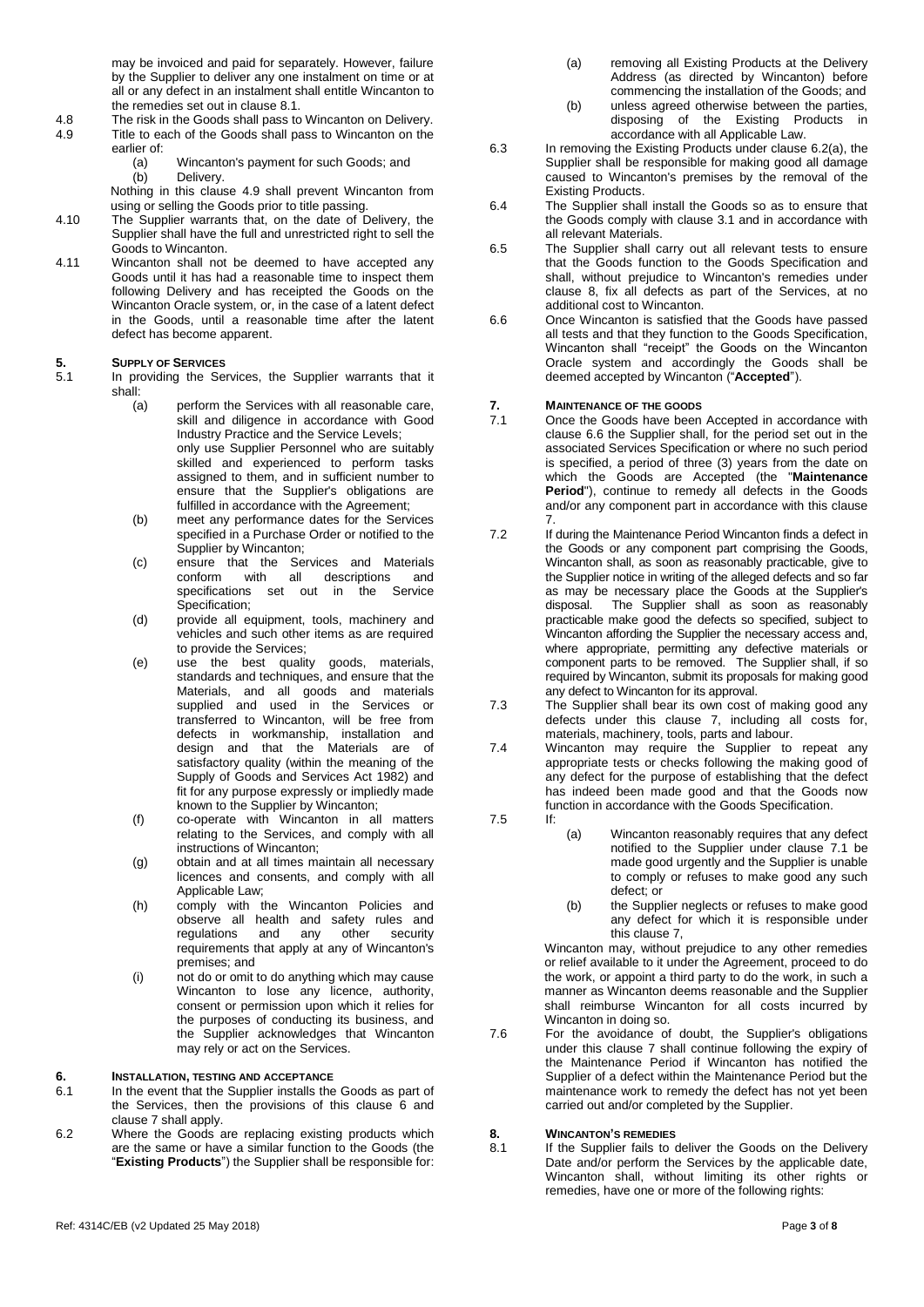- (a) to terminate the Agreement with immediate effect by giving written notice to the Supplier;
- (b) to refuse to accept any subsequent performance of the Services and/or Delivery of the Goods which the Supplier attempts to make;
- (c) to recover from the Supplier any costs incurred by Wincanton in obtaining substitute goods and/or services from a third party provided such goods and services shall be of a recognised comparable quality to those Goods supplied by the Supplier under the relevant Purchase Order;
- (d) where Wincanton has paid in advance for Services that have not been provided by the Supplier and/or Goods which have not been delivered by the Supplier, to have such sums refunded by the Supplier; and
- <span id="page-3-0"></span>(e) to claim damages for any additional costs, loss or expenses incurred and substantiated by Wincanton which are in any way attributable to the Supplier's failure to meet such dates provided that Wincanton has mitigated any loss suffered and claimed under this clause [8.1\(e\).](#page-3-0)
- 8.2 If the Supplier has delivered Goods that do not comply with the warranties set out in clause [3.1,](#page-1-2) then, without limiting its other rights or remedies, Wincanton shall have one or more of the following rights, whether or not it has accepted the Goods:
	- (a) to reject the Goods (in whole or in part) wheth er or not title has passed and to return them to the Supplier at the Supplier's own risk and expense;
	- (b) to terminate the Agreement with immediate effect by giving written notice to the Supplier;
	- (c) to require the Supplier to repair or replace the rejected Goods, or to provide a full refund of the Price of the rejected Goods (if paid);
	- (d) to refuse to accept any subsequent delivery of the Goods which the Supplier attempts to make;
	- (e) to recover from the Supplier any expenditure incurred by Wincanton in obtaining substitute goods from a third party; and
	- (f) to claim damages for any additional costs, loss or expenses incurred and substantiated by Wincanton arising from the Supplier's failure to supply Goods in accordance with clause [3.1](#page-1-2) provided that Wincanton has used its reasonable endeavours to mitigate the loss suffered and claimed under this clause [8.2\(f\).](#page-3-1)
- <span id="page-3-1"></span>8.3 If the Supplier fails to perform any of the Services in accordance with the Agreement then, without limiting its other rights or remedies, Wincanton shall have one or more of the following rights:<br>(a) where such d
	- where such deficiency or non-compliance arises within the defects liability period set out in the Services Specification, or where no such period is specified twelve (12) months from the date of performance of the Services, require the Supplier at its own cost to:
		-
		- (i) re-perform the Services; and/or<br>(ii) remedy any deficiency in (ii) remedy any deficiency in the Services or Materials or noncompliance with the Agreement as soon as possible and in any event within ten (10) Days;
	- (b) to terminate the Agreement with immediate effect by giving written notice to the Supplier;
	- (c) to refuse to accept any subsequent performance of the Services which the Supplier attempts to make;
	- (d) to recover from the Supplier any expenditure incurred by Wincanton in obtaining substitute services from a third party; and
	- (e) to claim damages for any additional costs, loss or expenses incurred and substantiated by Wincanton which are in any way attributable to

the Supplier's failure to perform the Services in accordance with the Agreement.

- 8.4 These Conditions shall extend to any substituted or remedial services and/or repaired or replacement goods supplied by the Supplier.
- 8.5 Wincanton's rights under the Agreement are in addition to its rights and remedies implied by statute and common law.

# **9. WINCANTON'S OBLIGATIONS**<br>9.1 **Wincanton shall:**

- Wincanton shall:
	- (a) provide the Supplier with reasonable access at reasonable times to Wincanton's premises for the purpose of delivering Goods or providing the Services; and
	- (b) provide such information as the Supplier may reasonably request for the provision of the Goods or Services and Wincanton considers reasonably necessary for the purpose of delivering the Goods or providing the Services.

#### **10. INTELLECTUAL PROPERTY**<br>10.1 **The Supplier may not**

- The Supplier may not use any intellectual property (including trademarks and logos) belonging to Wincanton or third party customers or clients of Wincanton ("**Wincanton/Third Party IP**") in the Materials or otherwise in relation to the Goods and/or Services without the prior written receipt from Wincanton of confirmation that it or such third party has consented to Supplier's proposed use of Wincanton/Third Party IP.
- 10.2 In respect of the Goods and any goods that are transferred to Wincanton as part of the Services under the Agreement, including the Materials or any part of them, the Supplier warrants that it has full clear and unencumbered title to all such items, and that at the date of delivery of such items to Wincanton, it will have full and unrestricted rights to sell and transfer all such items to Wincanton.
- <span id="page-3-2"></span>10.3 The Supplier assigns to Wincanton, with full title guarantee and free from all third party rights, all Intellectual Property Rights arising in the performance of the Services (including the Materials) ("**Arising IP**").
- 10.4 The Supplier shall obtain waivers of all moral rights in the Arising IP to which any individual is now or may be at any future time entitled under Chapter IV of Part I of the Copyright Designs and Patents Act 1988 or any similar provisions of law in any jurisdiction.
- 10.5 The Supplier shall, promptly at Wincanton's request, do (or procure to be done) all such further acts and things and the execution of all such other documents as Wincanton may from time to time require for the purpose of securing for Wincanton the full benefit of the Agreement, including all right, title and interest in and to the Intellectual Property Rights assigned to Wincanton in accordance with clause [10.3.](#page-3-2)
- 10.6 The Supplier acknowledges that Wincanton's Confidential Information includes the Materials and the Arising IP.

#### <span id="page-3-3"></span>**11. LIABILITY AND INSURANCE**

- 11.1 The Supplier shall indemnify and hold harmless Wincanton in full and on demand from and against all Losses (whether or not such Losses were foreseeable or foreseen) awarded against, or incurred or paid by, Wincanton as a result of or in connection with:
	- (a) any alleged or actual infringement, whether or not under English law, of any third party's Intellectual Property Rights or other rights arising out of the use or supply of the Goods and/or Services; or
	- (b) any claim made against Wincanton in respect of any liability, loss, damage, injury, cost or expense sustained by Wincanton's employees or agents or by any customer or third party to the extent that such liability, loss, damage, injury, cost or expense was caused by, relates to or arises from the provision of the Services or the Goods as a consequence of a breach or negligent performance or failure or delay in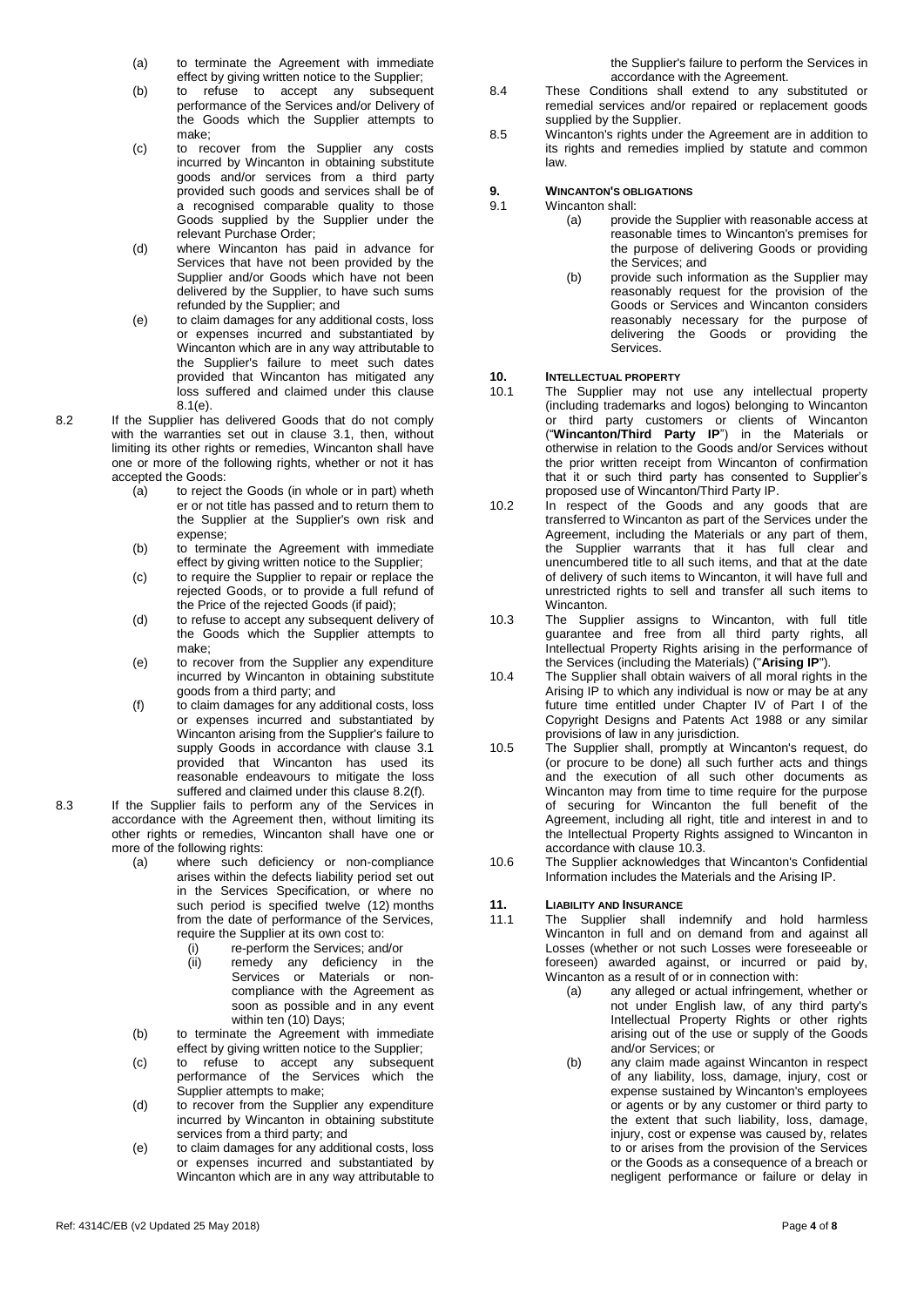performance by the Supplier, its employees, agents or sub-contractors;

- (c) any breach or failure to comply with clause [17;](#page-5-1)  or
- (d) any breach of any warranty given by the Supplier in relation to the Goods or Services under the Agreement.
- <span id="page-4-0"></span>11.2 Nothing in the Agreement or any Purchase Order shall be construed as restricting or excluding either party's liability for:
	- (a) death or personal injury resulting from either party's negligence or that of its employees, agent or sub-contractors;
	- (b) fraud or fraudulent misrepresentation by it or its employees; or
	- (c) any other act or omission, liability for which may not be limited under Applicable Law.
- <span id="page-4-1"></span>11.3 Subject to clause [11.2](#page-4-0) above, Wincanton shall not in any circumstances be liable to the Supplier under or in connection with the Agreement for:<br>(a) any indirect, special or o
	- (a) any indirect, special or consequential loss;<br>(b) pure economic loss or damage; or
	- (b) pure economic loss or damage; or<br>(c) any:
	- any:
		-
		- (i) loss of profits;<br>(ii) loss of busines (ii) loss of business opportunities;<br>(iii) loss of revenue;
		-
		- (iii) loss of revenue;<br>(iv) loss of anticipate  $(iv)$  loss of anticipated profits; or  $(v)$  damage to goodwill
		- damage to goodwill

(in each case arising as a direct or indirect result of the applicable claim).

- 11.4 Subject to clauses [11.2](#page-4-0) and [11.3](#page-4-1) above, Wincanton's obligation to pay the Price for Goods and/or Services properly delivered or performed in accordance with the Agreement shall constitute Wincanton's sole liability under the Agreement.
- 11.5 Notwithstanding the provisions of this clause [11,](#page-3-3) the Supplier shall at all times effect and maintain insurance cover sufficient for and appropriate to its obligations under the Agreement and each Purchase Order and shall upon request produce to Wincanton evidence of such cover.

## **12. ACCESS AND SECURITY**

- Wincanton reserves the right under the Agreement to refuse to admit to, or withdraw permission to remain on, any premises occupied by or on behalf of Wincanton:<br>(a) any member of the Supplier Personnel; or
	- (a) any member of the Supplier Personnel; or<br>(b) any person employed or engaged by a
	- any person employed or engaged by a subcontractor, agent or servant of the Supplier,

whose admission or continued presence would be, in the reasonable opinion of Wincanton, undesirable.

12.2 When the Supplier is carrying out any installation, commissioning, repair, servicing or other works in relation to the Goods or is performing the Services at any Delivery Address the Supplier shall observe, and shall ensure that Supplier Personnel observe and comply with Wincanton's Policies together with any and all further reasonable instructions or warnings given by Wincanton orally or in writing from time to time. It shall be the Supplier's obligation to require and obtain details of Wincanton Policies and to make the same known to the Supplier Personnel.

## **13. PRICE AND PAYMENT**<br>13.1 **In consideration of**

- In consideration of the provision of the Services and/or Goods by the Supplier, Wincanton shall pay the Price.
- 13.2 Unless otherwise expressly set out in the Agreement the obligation to pay the Price shall constitute Wincanton's entire payment obligation for the performance of the Supplier's obligations.
- 13.3 The Supplier shall invoice Wincanton for the Goods and/or Services within thirty (30) days of Wincanton accepting the relevant Goods and/or Services. Each invoice shall specify the Purchase Order number, the Supplier's VAT registration number and any additional information provided for in these Conditions and/or the Purchase Order. Any invoice which does not comply with these requirements shall be deemed to have been incorrectly submitted and shall not be payable.
- 13.4 Wincanton shall, unless it is subject to a genuine dispute, pay correctly issued invoices within ninety (90) days of Wincanton's receipt of the invoice.
- 13.5 The Price is inclusive of the cost of packaging, insurance and carriage and unless agreed otherwise, is inclusive of all taxes, charges, duties and levies other than UK value added tax ("**VAT**") which Wincanton shall pay in addition to the Price at the rate and in the manner prescribed by Applicable Law from time to time subject to receipt of a valid VAT invoice.
- <span id="page-4-2"></span>13.6 If Wincanton disputes the whole or any part of an invoice it may withhold payment of that invoice, provided that;
	- (a) it gives notice in writing to the Supplier of any intention to withhold payment; and
	- (b) allows the Supplier the right to reissue an amended invoice for the undisputed amount; and
	- (c) specifies the amount to be withheld and the grounds for withholding payment.
- 13.7 The parties shall negotiate in good faith to attempt to resolve the dispute promptly, The Supplier shall provide all such evidence as may be reasonably necessary to verify the disputed invoice. If the parties have not resolved the dispute within thirty (30) days of Wincanton giving notice to the Supplier, the dispute shall be resolved in accordance with clause [23.1.](#page-7-1) Wincanton shall pay the reissued amended invoice on the due date as set out in clause 13.4. The Supplier's obligations to supply the Goods and Services shall not be affected by any payment dispute.
- 13.8 Except where Wincanton withholds an amount due to a bona fide dispute pursuant to clause [13.6](#page-4-2) and 13.7, the Supplier shall be entitled to charge simple interest on undisputed overdue sums at the rate of 2% per annum above the base lending rate for the time being of Barclays Bank plc from the day after the due date for payment until receipt of payment in full. The parties agree that the Supplier's right to claim interest under this clause 13.8 shall be a substantial remedy for late payment of undisputed invoices. In relation to payments disputed in good faith, interest under this clause is payable only after the dispute is resolved, on sums found or agreed to be due, from fourteen (14) Days after the dispute is resolved until payment.
- 13.9 Wincanton may at any time, without notice to the Supplier, set off any liability of the Supplier to Wincanton against any liability of Wincanton to the Supplier, whether either liability is present or future, liquidated or unliquidated, and whether or not either liability arises under the Agreement.

#### <span id="page-4-3"></span>**14. RIGHT TO AUDIT**

- 14.1 The Supplier shall allow Wincanton, and any auditors of or other advisers to Wincanton, to access any of the Supplier's premises, systems, personnel and relevant records as may be reasonably required in order to:
	- (a) fulfil any legally enforceable request by any regulator;
	- (b) undertake verifications of the accuracy of any of the Supplier's invoices or identify suspected fraud; and/or
	- (c) undertake verification that the Goods and Services are being provided and all obligations of the Supplier are being performed in accordance with the Agreement.

14.2<br>14.3

- Subject to Wincanton's obligations of confidentiality, the Supplier shall provide Wincanton (and its auditors and other advisors) with all reasonable co-operation, access and assistance in relation to each audit.
- 14.4 Wincanton shall provide at least three (3) Days' notice of its intention to conduct an audit, unless such audit is conducted in respect of a suspected fraud or required by Wincanton's regulator, in which event no notice shall be required.
- <span id="page-4-4"></span>14.5 The parties shall bear their own costs and expenses incurred in respect of compliance with their obligations under this clause [14,](#page-4-3) unless the audit identifies a material breach of the Agreement by the Supplier, in which case the Supplier shall reimburse Wincanton for all its reasonable costs incurred in the course of the audit. For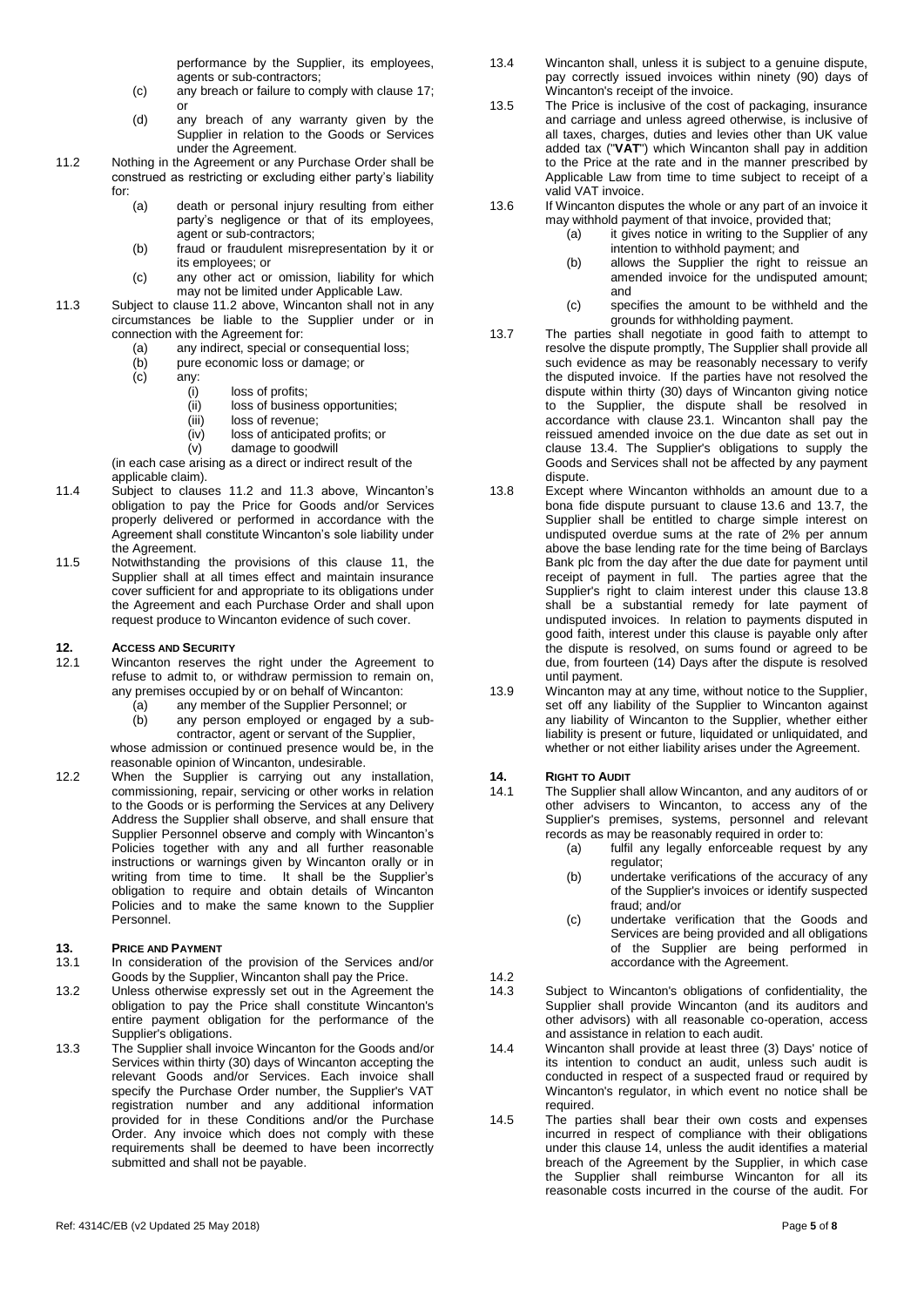the purpose of this clause [14.5,](#page-4-4) material breach shall also include if the audit identifies that Wincanton has overpaid any charges under the Agreement or a Purchase Order by five percent (5%) or more.

- 
- 14.6 If an audit identifies that:<br>(a) the Supplier the Supplier has failed to perform any of its obligations under the Agreement, the Supplier shall provide a Remediation Plan to Wincanton within the timescale requested by Wincanton. Once approved by Wincanton, the Supplier shall implement such Remediation Plan in accordance with the timetable specified in the Remediation Plan, at no additional cost to Wincanton; and/or
	- (b) Wincanton has overpaid any charges under the Agreement or a Purchase Order, the Supplier shall pay to Wincanton the amount overpaid within fourteen (14) days from the date of receipt of an invoice or notice to do so.
- 14.7 For the purpose of this clause [14,](#page-4-3) "**Remediation Plan**" shall mean a plan that the Supplier shall provide to Wincanton in the event of a failure by the Supplier to comply with its obligations under the Agreement, which plan details the Supplier's proposed actions to mitigate and remedy such failure and the timescales for achieving such remedy.
- 14.8 This clause [14](#page-4-3) shall continue in full force and effect for twelve (12) months following the expiry or termination of these Conditions or, if later, the last Purchase Order.

## <span id="page-5-4"></span><span id="page-5-0"></span>**15. CONFIDENTIALITY**

- 15.1 Subject to clause [15.2,](#page-5-2) each party (the "**Recipient**") shall during the Term and for a period of five (5) years following expiry or termination the Agreement, keep the other party's (the "**Discloser's**") confidential information concerning the business, affairs, customers, clients or suppliers of the other party or of any member of its Group ("**Confidential Information**") confidential and:
	- use such Confidential Information solely for the performance of its obligations under these Conditions and each Purchase Order; and
	- (b) keep such Confidential Information strictly confidential and not, without the Discloser's prior written consent, disclose it to any other person.
- <span id="page-5-2"></span>15.2 The provisions of clause [15.1](#page-5-0) shall not apply to any Confidential Information that:
	- (a) is already in the public domain or comes into the public domain in the same or substantially the same form in which it has been disclosed in connection with the Agreement or a Purchase Order without breach of the Agreement or that Purchase Order; or
	- (b) is required to be disclosed under operation of law, by court order or by any regulatory body of competent jurisdiction (but then only to the extent and for the purpose required),

<span id="page-5-3"></span>provided that a particular disclosed or discovered use, combination, analysis, form or collection of information will not be in the public domain simply because it could be recreated using information in the public domain.

15.3 The Recipient shall give the Discloser as much notice of any disclosure required under clause [15.2\(b\)](#page-5-3) as is reasonable and lawful in the circumstances (if any) and shall provide reasonable assistance to the Discloser in avoiding or limiting the required disclosure.

## **16. PUBLICITY**

The Supplier shall not use the Wincanton's name as a reference or in any advertising or promotional materials, press release, tender, proposal, speech, article or other similar material without the Wincanton's prior written consent.

## <span id="page-5-1"></span>**17. DATA PROTECTION**<br>17.1 **If.** in the performal

- If, in the performance or management of the Services, the Supplier is required to process personal data as Wincanton's data processor the Supplier shall:
	- (a) process the personal data on behalf of Wincanton, only for the purposes of performing the Services

and only in accordance with instructions received from Wincanton, or a parent, subsidiary or affiliate of Wincanton from time to time;

- (b) not otherwise modify, amend or alter the contents of the Personal Data or disclose or permit the disclosure of any of the personal data to any third party unless specifically authorised in writing by Wincanton;
- (c) at all times comply with the provisions of GDPR and, in doing so, implement appropriate technical and organisational measures to protect the personal data against unauthorised or unlawful processing and against accidental loss, destruction, damage, alteration or disclosure, such measures to be described to Wincanton in writing within 2 (two) weeks of the measures being deployed or changed;
- (d) require written approval by Wincanton of the measures described under 17.1(c);
- (e) take reasonable steps to ensure the reliability of any of the Supplier's employees who have access to the Personal Data;
- (f) obtain prior written consent from Wincanton before transferring Personal Data to any sub-contractors in connection with the Agreement;
- (g) ensure that only those Supplier employees who need to have access to the Personal Data are granted access to such Personal Data and only for the purposes of the performance of the Agreement and that all of the Supplier's Personnel required to access the Personal Data are informed of the confidential nature of the Personal Data and are subject to binding obligations, within a contract of employment or otherwise, in respect of maintaining the confidential nature of the Personal Data;
- (h) not publish, disclose or divulge any of the Personal Data to any third party (including for the avoidance of doubt the Data Subject, as defined in the GDPR, itself) unless directed to do so in writing by Wincanton;
- (i) notify Wincanton immediately and additionally in writing within 24 hours, in the event that you become aware of any breach of either the GDPR legislation or this addendum, whether by you or any of your sub-contractors or sub-processors in connection with the Agreement;
- (j) notify Wincanton in writing (within five days) if Supplier receives:<br>i) a re
	- a request from a Data Subject to have access to that person's Personal Data; or
	- ii) a complaint or request relating to<br>either Wincanton's or your Wincanton's or obligations under GDPR; or
	- iii) any other communication relating<br>directly or indirectly to the or indirectly to the processing of any Personal Data in connection with this agreement;
- (k) provide Wincanton with full co-operation and assistance in relation to any complaint or request made in respect of any Personal Data, including by:
	- i) providing Wincanton with full details of the complaint or request;
		- ii) complying with a data access request within the relevant timescales set out in the GDPR but<br>strictly in accordance with accordance Wincanton's instructions;
	- iii) providing Wincanton with any Personal Data it holds in relation to a Data Subject making a complaint or request within the timescales required by Wincanton; and
	- iv) providing Wincanton with such other information, access and assistance as Wincanton may require in respect of relevant Personal Data;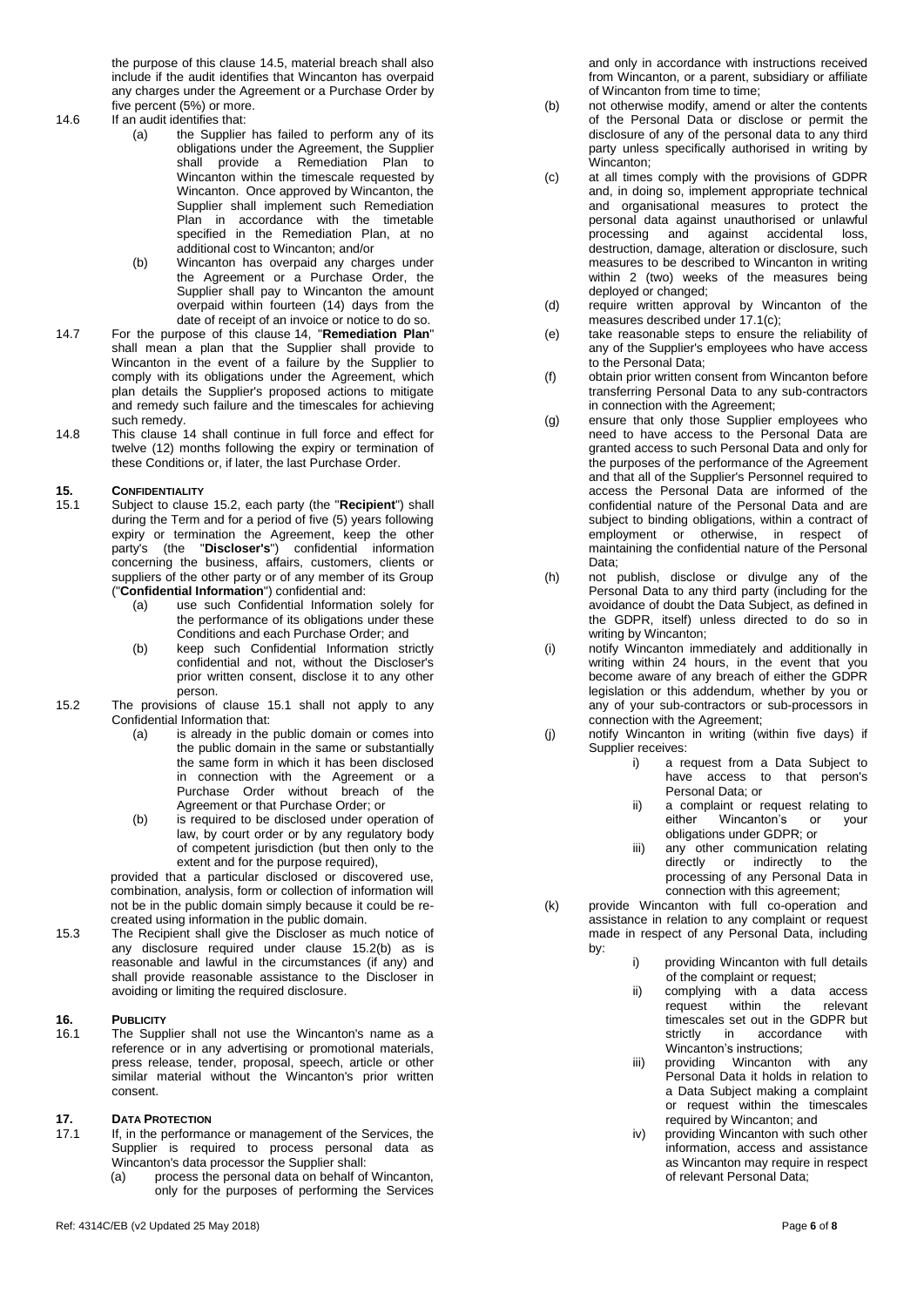- (l) permit Wincanton or its authorised representatives to inspect and audit the Supplier's data processing activities and those of its agents, subsidiaries and sub-contractors and comply with all reasonable requests or directions by Wincanton to enable Wincanton to verify and procure that the Supplier is in full compliance with its obligations in respect of Personal Data relevant to the Agreement; and
- (m) not transfer Personal Data outside the European Economic Area ("EEA") without the prior written consent of Wincanton and only upon such conditions as Wincanton may stipulate in order to ensure that any such transfer to which Wincanton consents complies with the GDPR in all respects.
- 17.2 The Supplier shall, at all times during the Term, indemnify Wincanton and keep Wincanton indemnified against all losses, damages, costs or expenses and other liabilities (including legal fees) incurred by, awarded against or agreed to be paid by Wincanton arising from any breach of the Supplier's obligations in respect of data processing under the Agreement.
- 17.3 For the purpose of this clause 17 the terms "Personal Data" means any information relating to an identifiable person who can be directly or indirectly identified in particular by reference to an identifier; "GDPR" means the General Data Protection Regulations (Regulation (EU) 2016/679); and "Data Controller" and "Data Processor" have the meanings ascribed to them within the GDPR or any subsequent legislation as in force from time to time.

## <span id="page-6-1"></span>**18. ETHICS**<br>18.1 **The Su**

- The Supplier shall:<br>(a) comply
	- comply with all Applicable Law relating to antibribery and anti-slavery including the Bribery<br>Act 2010 and the Modern Slavery Act  $2010$  and Act 2015 ("**Relevant Requirements**");
	- (b) comply with the Wincanton Policies relating to anti-bribery and anti-slavery and enforce them where appropriate ("Relevant Policies"); and
	- (c) ensure that the Goods, Services and Materials are provided in accordance with good ethical trading practices and standards.
- 18.2 The Supplier shall ensure that any person associated with the Supplier who performs services or supplies goods in connection with the Agreement and each Purchase Order does so only on the basis of a written contract which imposes on and secures from such person terms equivalent to those imposed on the Supplier in this clause [18](#page-6-1) ("**Relevant Terms**"). The Supplier shall be responsible for the observance and performance by such persons of the Relevant Terms, and shall be directly liable to Wincanton for any breach by such person of any of the Relevant Terms.
- 18.3 For the purpose of this clause [18:](#page-6-1)<br>(a) a person associated v
	- a person associated with the Supplier includes the Supplier's employees (whether or not they are Supplier Personnel) and any of the Supplier's sub-contractors.

#### **19. TERM AND TERMINATION**

- <span id="page-6-0"></span>19.1 The Agreement shall commence on the Commencement Date and unless terminated earlier in accordance with the Agreement shall continue until the performance of the Services or delivery of the Goods in accordance with the relevant Purchase Order or the end of the period given in the Purchase Order (subject to any provisions in the Purchase Order for extension or renewal of the Purchase Order), whichever is the later.
- 19.2 Wincanton shall be entitled to terminate the Agreement by giving thirty (30) Days' notice to the Supplier at any time, in which event Wincanton shall have no liability to the Supplier in respect of any costs or investment incurred in preparation for performance of the agreement, or any stock of the Goods held by the Supplier, other than stock in respect of which Wincanton have issued a valid Purchase Order.
- 19.3 Either party may terminate this Agreement immediately by written notice to the other if that other goes into liquidation, either voluntary or compulsory, or if a receiver or administrative receiver or administrator is appointed in relation to that party's affairs and business
- 19.4 Either party may terminate this Agreement immediately by written notice to the other if the other commits a material breach of this Agreement and, in the case of a breach capable of remedy, fails to remedy it within 30 days after receipt of a written notice giving full details of the breach and requiring it to be remedied.

## <span id="page-6-2"></span>**20. CONSEQUENCES OF TERMINATION**<br>20.1 Save as provided in this clause

- Save as provided in this clause [20,](#page-6-2) each party's rights, liabilities and obligations under the Agreement shall cease upon its termination or expiry.
- 20.2 Termination or expiry of the Agreement shall not affect any rights, remedies, obligations or liabilities of the parties that have accrued up to the date of termination or expiry, including the right to claim damages in respect of any breach of the Agreement which existed at or before the date of termination or expiry.
- <span id="page-6-3"></span>20.3 On termination or expiry of the Agreement, each party shall promptly:
	- (a) return to the other party all equipment, materials and property belonging to the other party that the other party had supplied to it or a member of its Group in connection with the supply of the Goods or Services under the Agreement;
	- (b) return to the other party or (at the other party's option) destroy all documents and materials (and any copies) containing the other party's Confidential Information;
	- (c) erase all the other party's Confidential Information from its computer systems (to the extent reasonably possible); and
	- (d) on request, certify in writing to the other party that it has complied with the requirements of this clause [20.3.](#page-6-3)
- 20.4 Upon expiry or termination of the Agreement the Supplier shall:<br>(a)
	- make available to Wincanton free of charge all information and documentation required to facilitate the handover of the Services to Wincanton or a Replacement Supplier;
	- (b) make available to Wincanton such of the Supplier Personnel as Wincanton may reasonably require to ensure a satisfactory handover of the Services to Wincanton or a Replacement Supplier (for which the parties will agree charges if appropriate) and;
	- (c) comply with any Exit Management Plan.
- 20.5 Upon expiry or termination of the Agreement for any reason, clauses that expressly or by implication survive termination shall continue in full force and effect including clauses [11](#page-3-3) (*Liability and Indemnities*), [14](#page-4-3) (*Right to Audit*), [15](#page-5-4) (*Confidentiality), [17](#page-5-1) (Data Protection),* [20](#page-6-2) *(Consequences of Termination*), [21](#page-6-4) (*TUPE),* and [27.7](#page-7-2) (*General*).

# <span id="page-6-4"></span>**21. TUPE**

In the event that the Transfer Regulations are deemed to apply in relation to the Agreement upon the Commencement Date or upon the termination of the Agreement, the Supplier shall indemnify and keep indemnified Wincanton against all Losses which arise out of or in connection with the transfer to or from Wincanton of any employees pursuant to such Transfer Regulations.

### **22. FORCE MAJEURE**

Neither party shall be in breach of the Agreement nor liable for failure or delay in performing any of its obligations under the Agreement if it is prevented from doing so by an event beyond that party's reasonable control and which that party is unable reasonably to prevent or avoid, including fire, flood, failures or interruptions of electricity supplies or acts of local or central government or other authorities ("**Events of Force**